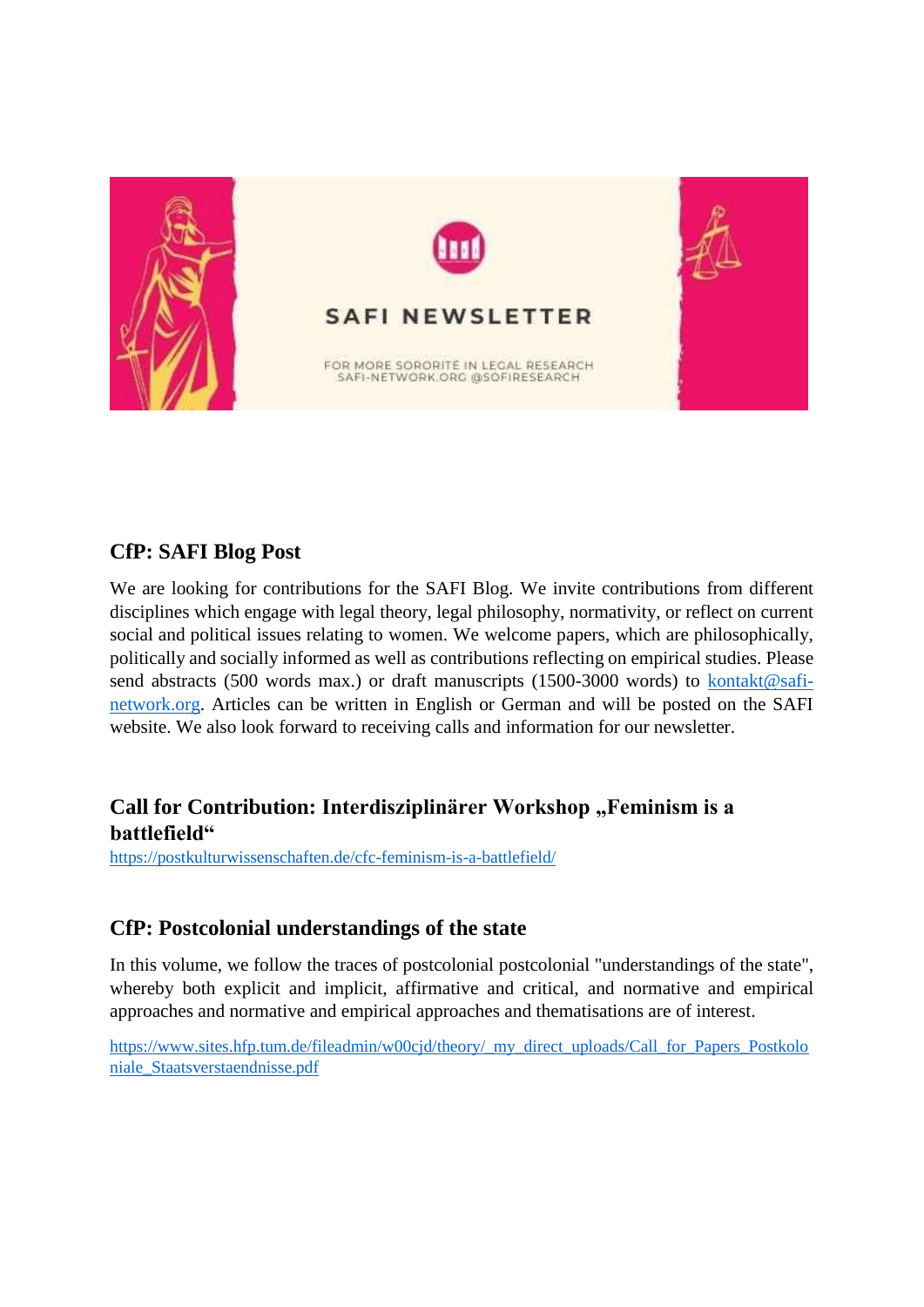# **CfP: Third Venice World Multidisciplinary Conference on Republics and Republicanism.**

VIU will hold the third (limited) edition of the Venice World Multidisciplinary Conference on Republics and Republicanism on **May 27-28, 2022**. This two-day edition will include research papers and artistic performances. Deadine for submission of papers: January 31, 2022**.**

<https://www.univiu.org/viu-life/news-archive/2177-republics-and-republicanism-conference-2022>

## **CfA: Assistant Professor of History, Law, and Society**

American University of Paris - Department of History and Politics

<https://www.jobs.ac.uk/job/CLL618/assistant-professor-of-history-law-and-society>

# **CfA: Assistant Professor in the Philosophy of Law**

The candidate will join the research group of Jurisprudence, Legal Philosophy, and Legal History, which is one of the units of the Department of Public Law and Governance (PLG) of the Tilburg Law School (TLS).

<https://www.academictransfer.com/en/308096/assistant-professor-in-the-philosophy-of-law/>

## **CfP: MenschenRechtsMagazin**

MenschenRechtsMagazin will deal with the thematic focus of "Pandemie und Menschenrechte". We are looking for contributions in German that deal with the main topic from a legal, philosophical or interdisciplinary perspective. [https://www.uni](https://www.uni-potsdam.de/de/mrz/publikationen/menschenrechtsmagazin)[potsdam.de/de/mrz/publikationen/menschenrechtsmagazin](https://www.uni-potsdam.de/de/mrz/publikationen/menschenrechtsmagazin)

## **DFG Infobrief: corona, gender and research funding**

The application and review behaviour of women scientists in the first year of the coronavirus pandemic.

[https://www.dfg.de/download/pdf/dfg\\_im\\_profil/geschaeftsstelle/publikationen/infobriefe/ib01\\_2021.](https://www.dfg.de/download/pdf/dfg_im_profil/geschaeftsstelle/publikationen/infobriefe/ib01_2021.pdf) [pdf](https://www.dfg.de/download/pdf/dfg_im_profil/geschaeftsstelle/publikationen/infobriefe/ib01_2021.pdf)

## **Lecture (online): Politics in times of the Corona crisis. Between normality fetish and sovereignty phantasm**

[https://www.aau.at/blog/19-1-2022-vortrag-politik-in-zeiten-der-corona-krise-zwischen](https://www.aau.at/blog/19-1-2022-vortrag-politik-in-zeiten-der-corona-krise-zwischen-normalitaetsfetisch-und-souveraenitaetsphantasma/)[normalitaetsfetisch-und-souveraenitaetsphantasma/](https://www.aau.at/blog/19-1-2022-vortrag-politik-in-zeiten-der-corona-krise-zwischen-normalitaetsfetisch-und-souveraenitaetsphantasma/)

## **We would like to draw your attention to the Motherhood & Science Network**

The Motherhood and Science Network provides a forum for all those who identify as mothers and work in the science sector to exchange ideas, network, support and inform each other.

<https://www.mutterschaft-wissenschaft.de/>